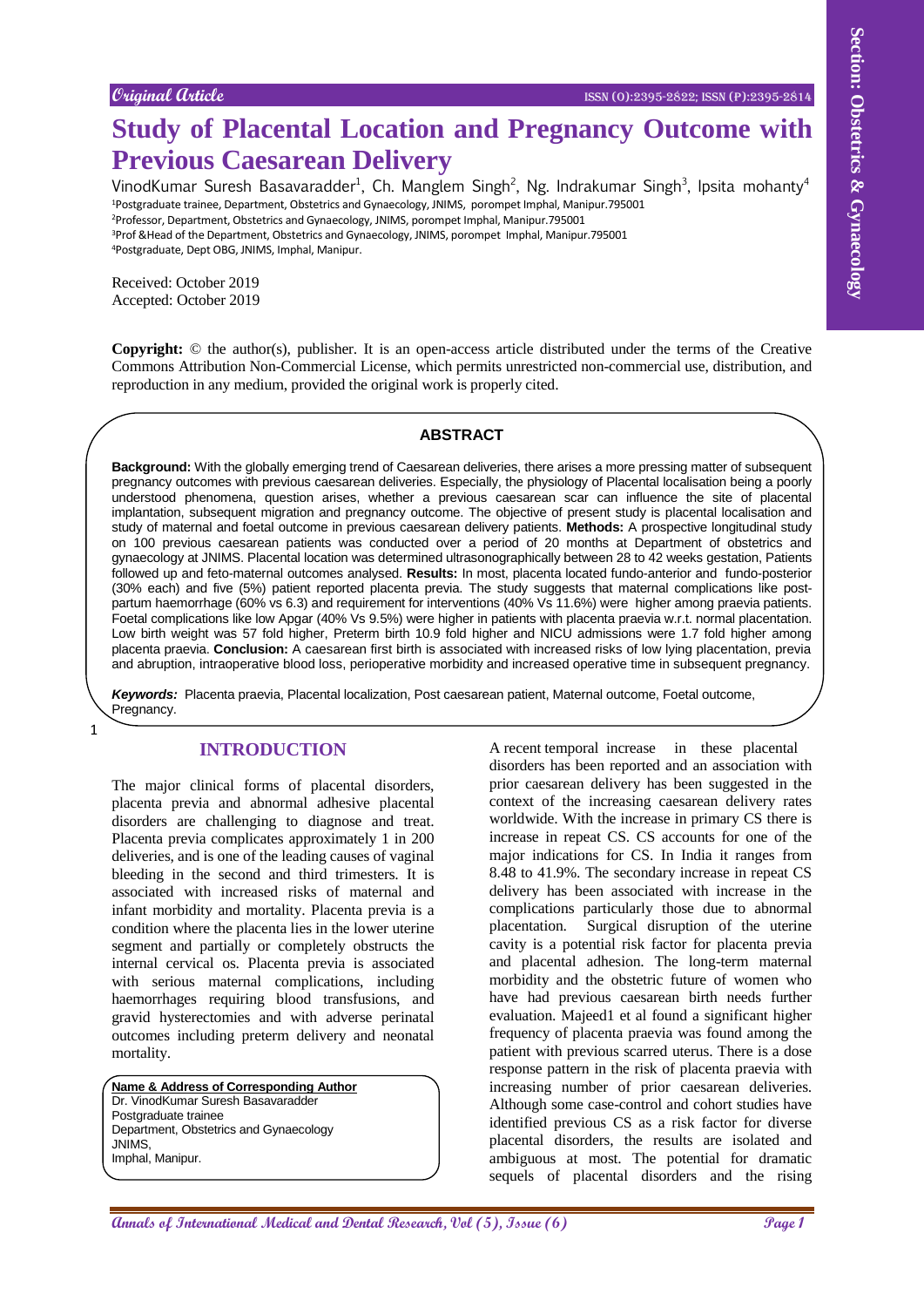caesarean delivery rates thus provides the rationale to conduct further such study to corroborate findings of previous researchers.

# **MATERIALS & METHODS**

**Alternational distributional Excited methods in the Constrainer Constrainer Constrainer Constrainer Constrainer<br>
Annals of Paychet and Activities Constrainer Constrainer Constrainer Constrainer Constrainer Constrainer Co** 100 Antenatal Patients with a history of having undergone at least one caesarean section, and who attended the Department of Obstetrics and Gynaecology in JNIMS in Imphal, Manipur were enrolled into a prospective longitudinal study. Smokers, patients with birth order more than four, multiple gestation and patients with superimposed Hypertension and Preterm Premature Rupture of Membranes were excluded from our study. The study was conducted over a period of two years. Placentation was determined by trans abdominal ultrasonography starting 28 weeks of period of gestation and reassessed as 36 weeks f period of gestation, or when patient presents with labour or bleeding per vaginum. The Abnormal placentation would be defined as placenta previa, low lying placenta or any placental implantation in which there is abnormally firm adherence of placenta to the uterine wall characterized by loss of normal hypoechoic retroplacental myometrial zone. Placenta previa would be defined as a placenta that on ultrasound was located over or very near the internal  $\cos s$ ,  $\cos s$  = 2 cm from the internal os. Low lying placenta would be defined as placenta in the lower uterine segment i.e  $>2$ cm and  $<$ 6cm from the internal os.

The patients were followed up to delivery and the maternal and fetal outcomes are noted. The maternal outcome like vaginal/caesarean delivery, postpartum hemorrhage, interventions required (B Lynch suture, internal iliac, internal base iliac artery ligation or placental bed suturing), intraoperative finding of placenta accreta, postpartum hysterectomy and need for blood transfusions are noted. The fetal outcomes like preterm baby (<37 weeks), low birth weight baby (<2.5 kg), low Apgar score, need for NICU admission, still birth or neonatal death are analyzed. Descriptive statistics of the placental location and the abnormal placentation proportion in previous caesarean delivery patients was analyzed. Chi-square test will be used to find the association between abnormal placentation and the pregnancy outcome in previous caesarean delivery patients. All data was analyzed through SPSS 20 software.

# **RESULTS**

There were a total of 100 patients participated in the study. The socio-demographic details show the mean (SD) age of the participants was 32 (5.3) years. Almost one third (31%) pf the participants belonged to 31-35 years and 29% of them above 35 years of age. All the participants were educated and almost half of them (56%) were educated up to primary

level. Almost 2/3rd (68%) of the participants are home makers and 10% were depending on daily waged works for earnings.

|           |  | Table 1: Distribution of socio-demographic details |  |
|-----------|--|----------------------------------------------------|--|
| $(N=100)$ |  |                                                    |  |

| <b>Variable</b>            | <b>Frequency</b> | Percentage |  |  |  |
|----------------------------|------------------|------------|--|--|--|
| Age group (in years)       |                  |            |  |  |  |
| < 25                       | 15               | 15         |  |  |  |
| $25 - 30$                  | 25               | 25         |  |  |  |
| $31 - 35$                  | 31               | 31         |  |  |  |
| > 35                       | 29               | 29         |  |  |  |
| <b>Educational status</b>  |                  |            |  |  |  |
| $0 - 7$                    | 13               | 13         |  |  |  |
| $8 - 10$                   | 43               | 43         |  |  |  |
| $11 - 12$                  | 30               | 30         |  |  |  |
| Graduation and above       | 14               | 14         |  |  |  |
| <b>Occupational Status</b> |                  |            |  |  |  |
| Home Maker                 | 68               | 68         |  |  |  |
| <b>Govt Salaried</b>       | 5                | 5          |  |  |  |
| Pvt salaried               | 17               | 17         |  |  |  |
| Daily waged                | 10               | 10         |  |  |  |

Most of the participants had not reported any family history of risk factors and 3 % reported equally asthma, DM, hypertension and thyroid. Most of the participants reported no history of co-morbidities and 10% reported any kind of co-morbidity such as DM (4%), hypertension (5%) and thyroid(1%). Most of the participant's reason for previous caesarean delivery was CPD (43%) followed by oligohydraminios (24%) and non-progression of labour (15%).

|  | Table 2: Distribution of Intra operative Placental |  |  |
|--|----------------------------------------------------|--|--|
|  | Localisation findings $(N=100)$                    |  |  |

| Intra operative<br>findings | <b>Frequency</b> | Percentage |
|-----------------------------|------------------|------------|
| Fundo anterior              | 30               | 30         |
| Fundo posterior             | 14               |            |
| Anterior                    |                  |            |
| Posterior                   | 30               | 30         |
| Placenta previa             |                  |            |

The distribution of intra operative finds shows that around one third (30%) of the participants findings were fundo anterior or posterior. One among the twenty (5%) of the participants reported placenta previa.

|                                           |  |  | Table 3: Distribution of hysterectomy, peritoneal |  |
|-------------------------------------------|--|--|---------------------------------------------------|--|
| adhesions and blood transfusion $(N=100)$ |  |  |                                                   |  |

| $a$ dnesions and blood transitission $(N=100)$ |           |                   |  |  |
|------------------------------------------------|-----------|-------------------|--|--|
| <b>Maternal outcome</b>                        | Frequency | <b>Percentage</b> |  |  |
| Hysterectomy                                   |           |                   |  |  |
| <b>Peritoneal Adhesions</b>                    |           |                   |  |  |
| <b>Blood transfusion</b>                       |           | n                 |  |  |

Six (6%) patients required blood transfusion during caesarean sections, two underwent hysterectomy and 11% reported peritoneal adhesions. The mean duration of hospital stay was 4.9 (2.7) days.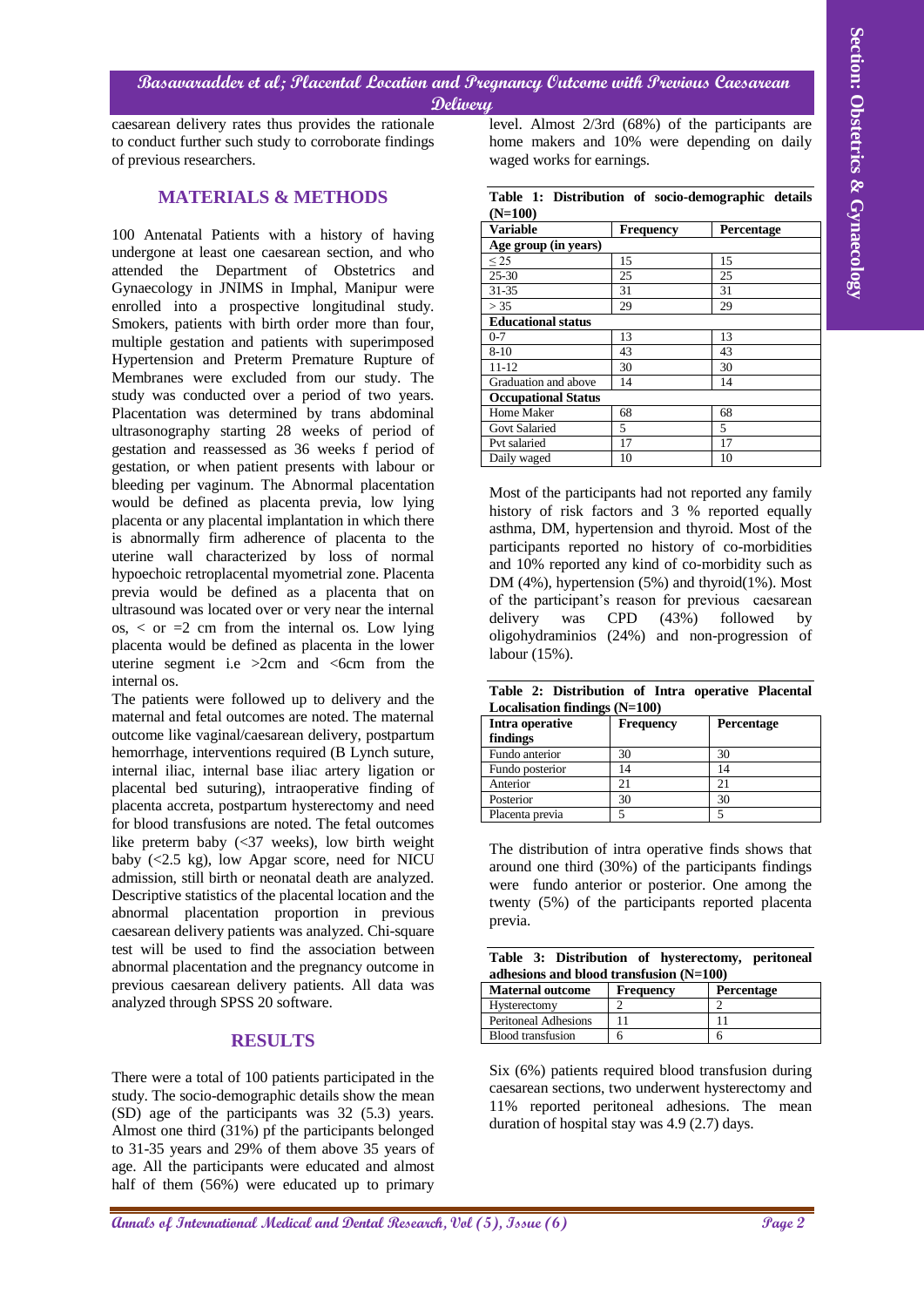# **Basavaradder et al; Placental Location and Pregnancy Outcome with Previous Caesarean Delivery**

| Table 4: Distribution of Maternal Outcome (N=100) |           |                   |  |  |
|---------------------------------------------------|-----------|-------------------|--|--|
| <b>Maternal outcome</b>                           | Frequency | <b>Percentage</b> |  |  |
| <b>PPH</b>                                        |           |                   |  |  |
| Intervention                                      |           |                   |  |  |
| Normal                                            |           |                   |  |  |

The maternal outcomes shows that most of the patients (78%) were normal and 9% undergone postpartum haemorrhage. The remaining 13% of the participants required any kind of intervention during the intraoperative period.



**Figure 1: Association of maternal outcomes with intra operative findings**

Majority (90%) of the participants period of gestation was above 37 weeks and 2% reported less than 34 weeks. The association of maternal outcomes with intra operative findings shows that the maternal outcome is significantly associated with intraoperative findings  $(p<0.001)$ . Similarly gestational age is significantly  $(p<0.001)$  associated with maternal outcomes.

| Table 5: Distribution of Neonatal Outcomes (N=100) |                  |                   |  |  |  |
|----------------------------------------------------|------------------|-------------------|--|--|--|
| <b>Neonatal outcome</b>                            | <b>Frequency</b> | <b>Percentage</b> |  |  |  |
| Preterm                                            |                  |                   |  |  |  |
| Low birth weight                                   |                  |                   |  |  |  |
| NICU admission                                     |                  | 12                |  |  |  |
| Low APGAR score                                    |                  |                   |  |  |  |

Distribution of neonatal outcomes shows that around one tenth of the neonatal outcome required NICU admissions(12%), 11% each were with low APGAR score, preterm delivery and 4% reported low birth weight. More than two third (68%) of the participant's child's birth weight reported as above 3 kgs.



Maternal outcome and birth weight are significantly associated  $(p<0.001)$  and compared to normal mother, placenta previa mothers have 54.5 times higher risk for low birth weight babies. In this study 20 % of the placenta previa mothers babies were admitted in NICU and 11.6% of the normal mothers babies admitted in the same. The study finds shows that the intra operative findings are not significantly associated with NICU admissions.

#### **DISCUSSION**

Over a period of 20 months, a total of 268 patients with a history of previous c section were admitted in our hospital for safe confinement. Of these, 11 patients had multifetal gestation and excluded from study to reduce bias. 54 patients had a history of more than 2 caesarean sections, and increasing parity independently increases risk of placenta praevia as highlighted by study of Martinelli.<sup>[2]</sup> 38 patients had a chronic co existing medical condition complicating pregnancy, and as such were excluded from study.

**Alternational distribution of Control Control Control Control Control Control Control Control Control Control Control Control Control Control Control Control Control Control Control Control Control Control Control Contro** Of the 100 cases included in study pool, 5 had placenta previa( $5\%$ ). Arul rose et al,<sup>[3]</sup> reported the incidence of placenta previa was 1.59% and 0.55% in patients with scar and without scar respectively. It is statistically significant  $(p<0.05)$ . The risk was 3 times higher in women with scarred uterus than in women with unscarred uterus. The incidence of placenta praevia considerably increased in the study conducted by Kollmann et al,<sup>[4]</sup> from 0.36% in 2003 to a maximum of 0.74% in 2011, paralleled by a raise of caesarean deliveries from 24.2 to  $31.9\%$ . Chen et al,<sup>[5]</sup> concluded that previous antepartum CD was associated with 2-fold increased risks of placenta previa i.e, following vaginal birth is 0.9%; antepartum CD, 2.0%; intrapartum CD, 1.6%  $(P<0.001)$ . Yang et al,<sup>[6]</sup> noted that in multiparous singleton births, previous cesarean section was associated with 79% increased risk on placenta previa but only 46% increased risk on placental abruption. The study by Gurol-Urganci et al,<sup>[7]</sup> placed the rate of placenta previa at second birth for women with vaginal first births at 4.4 per 1000 births, compared to 8.7 per 1000 births for women with CS at first birth. In the meta-analysis of 37 previously published studies from 21 countries, the overall pooled random effects odds ratio was 2.20 (95% CI 1.96-2.46). Our study also suggests similar results with a statistically significant association between previous caesarean delivery and placenta previa.

The condition is frequently complicated by invasion of placental villi beyond the decidua basalis causing placenta accreta or increta. In our study, Placenta Accreta was seen in 3 (0.55%) Cases, similar to the incidence reported by Chaudhuri et  $al$ ,<sup>[8]</sup>, where, incidence of morbidly adherent placenta was 1.32 per 1000 pregnancies; 90 % of the patients in this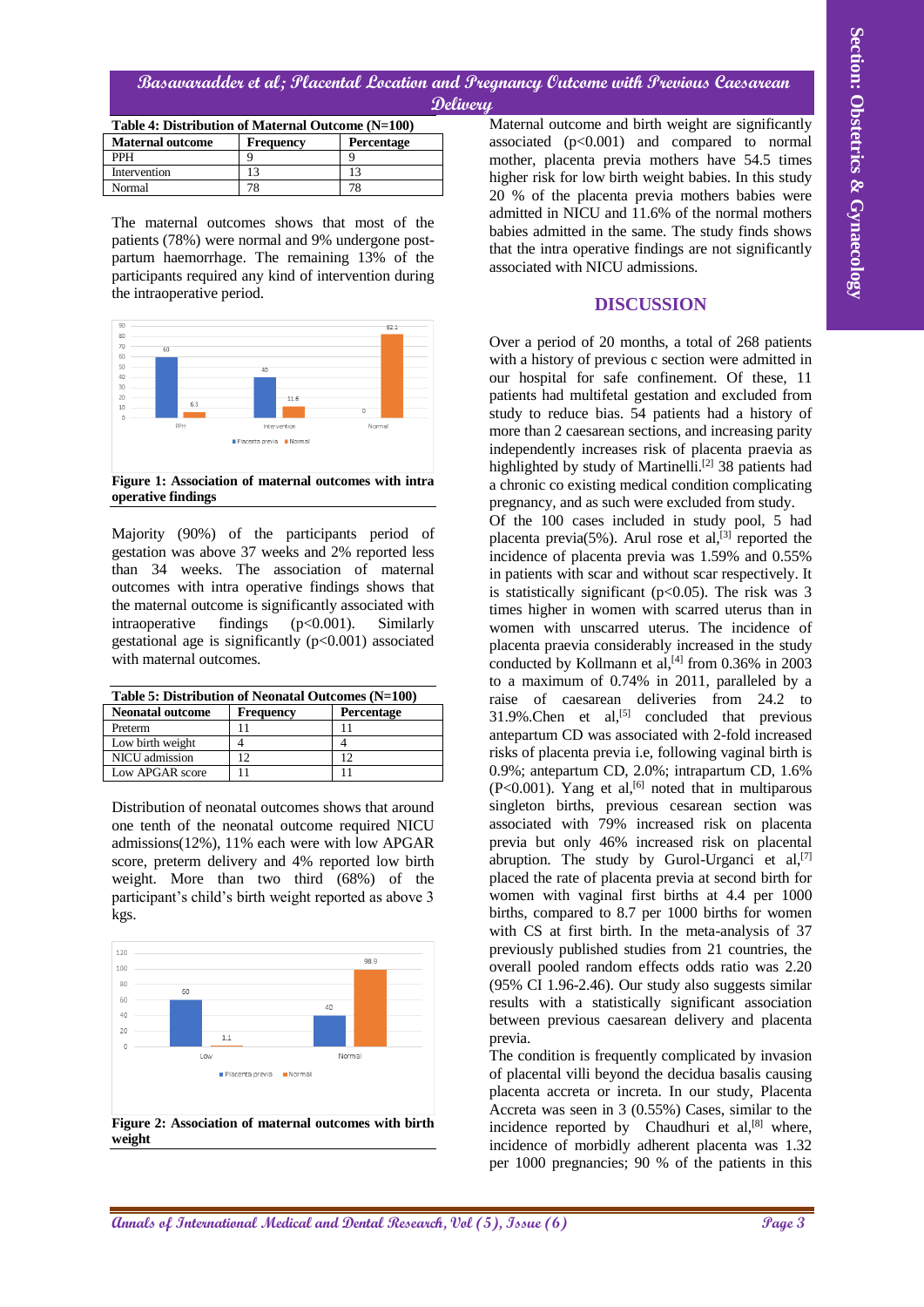# **Basavaradder et al; Placental Location and Pregnancy Outcome with Previous Caesarean Delivery**

study had previous Caesarean section and coexisting placenta praevia was diagnosed in 63 %.

**Altonescender of als** *Dental Research of Dental Research***, Conservation and** *Chinamic* **Conservation and** *Chinamic Conservation* **and** *Chinamic Conservation* **and** *Chinamic Conservation* **and** *Chinamic Conservation* **and** *Con* Our study suggests that maternal complications like post partum hemorrhage (9%) and requirement for interventions (13%) were higher among patients with placenta praevia. In this study, from the 5 patients found to have PPA, 2(60.00%) - 12.00% of the study population - had undergone caesarean hysterectomy. In the remaining 3(40%) cases the placenta was removed piecemeal. There was significant association between PPA and the rising rate of caesarean hysterectomy  $(P \le 0.001)$ . This corroborates the finds of Liang-Kun M et  $al$ ,  $[9]$  and Milosević et al,<sup>[10]</sup> and Cheng et al,<sup>[11]</sup> who found that the risk of caesarean hysterectomy was 66% among those with previous scars and PPA. Palolva et al, [12] found an even higher association between PPA and combined risk factors of previous cs and previa. Our study suggests that requirement for interventions (13%) were higher among patients with placenta praevia. In our study, 6% of patients developed PPH and received blood. The mean number of units of blood given was 2. Among those with P.P.A, 100% of them developed PPH. Significant association between P.P.A and PPH was found ( $P < 0.001$ ). The study by Belachew et al, [13] put overall incidence of PPH at 11.0% and of retained placenta 3.5%.

As regards to complications, Zhou et al,<sup>[14]</sup> found that in patients with P.P.A the estimated blood loss was more than 3 litres. 11% of subjects had peritoneal adhesions. The association of maternal outcome and APGAR score shows that the placenta previa cases have 10 times higher risk for low APGAR score compared to normal cases  $(p=0.03)$ .

Maternal outcome and birth weight are significantly associated  $(p<0.001)$  and compared to normal mother, placenta previa mothers have 54.5 times higher risk for low birth weight babies. In this study 20 % of the placenta previa mothers babies were admitted in NICU and 11.6% of the normal mothers babies admitted in the same. The study finds shows that the intra operative findings are not significantly associated with NICU admissions. In a similar study by Senkoro et al,  $[15]$  Infants delivered by mothers with placenta previa were more likely to have Apgar scores of  $\leq$  7 at the 1st [OR $\leq$  2.68], 5th [OR 3.83]. and 10th [OR 3.07] minutes after birth, low birth weight [OR 5.62], admission to neonatal intensive care unit/NICU [OR 2.53], stillbirth [OR 2.58], and early neonatal death [OR 3.75].

Hence this study brings into limelight that previous caesarean delivery has a significant association with placenta praevia. It also concludes that maternal and fetal complications were also higher among the individuals with history of previous caesarean delivery and abnormal placentation in the present pregnancy. Having proved thus, health care professional are morally obliged to create awareness on the perinatal and maternal morbidity associated

with caesarean delivery among the general population.

# **CONCLUSION**

From this study, it is concluded that a caesarean first birth is associated with increased risks of low lying placentation, previa and abruption in the subsequent pregnancy. The study suggests that maternal complications and fetal complications were higher in the patients with placenta praevia. The study also suggests that maternal complications like post partum hemorrhage and interventions were higher in patients with placenta previa and previous history of previous caesarean delivery.

The study shows that fetal complications like low birth weight, preterm births and NICU admissions were higher in patients with placenta previa and history of previous caesarean delivery. The risk of placental myometrial adhesion increases marginally , as does the incidence of intraoperative blood loss, perioperative morbidity and operative time. Ominously positive association was found between previous caesarean delivery and risk of scar dehiscence in subsequent pregnancy.

# *Limitations:*

The current study was limited to post caesarean patients only. A better model would be to compare placentation between previous vaginal delivery patients vs. post caesarean patients. Further studies might be conducted on external validation of the present study. The present study might also have been applied on a more generalised population with the inclusion of a segment on a systematic review on similar such studies. Further prospective studies including other sonographic markers of massive hemorrhage or adherence of placenta such as extensive vascular lakes, heterogeneity of placenta, loss of myometrial zone, sponge-like cervix and marginal sinus could have been incorporated to give us more information about the relationship of anterior placenta with accreta or massive bleeding such that it will enable more tailored approach to previous c-section patients.

**Conflict of interest**: Author Dr. Vinod Kumar Suresh Basavaradder, Author Prof. Ch. Manglem Singh, Author Prof. Ng. Indrakumar Singh and Author Ipsita mohanty declare that they have no conflict of interest.

# **Ethical Approval:**

All procedures performed in studies involving human participants were in accordance with the ethical standards of the institutional and /or national research committee and with the 1964 Helsinki Declaration and its later amendments or comparable ethical standards .The letter of approval was